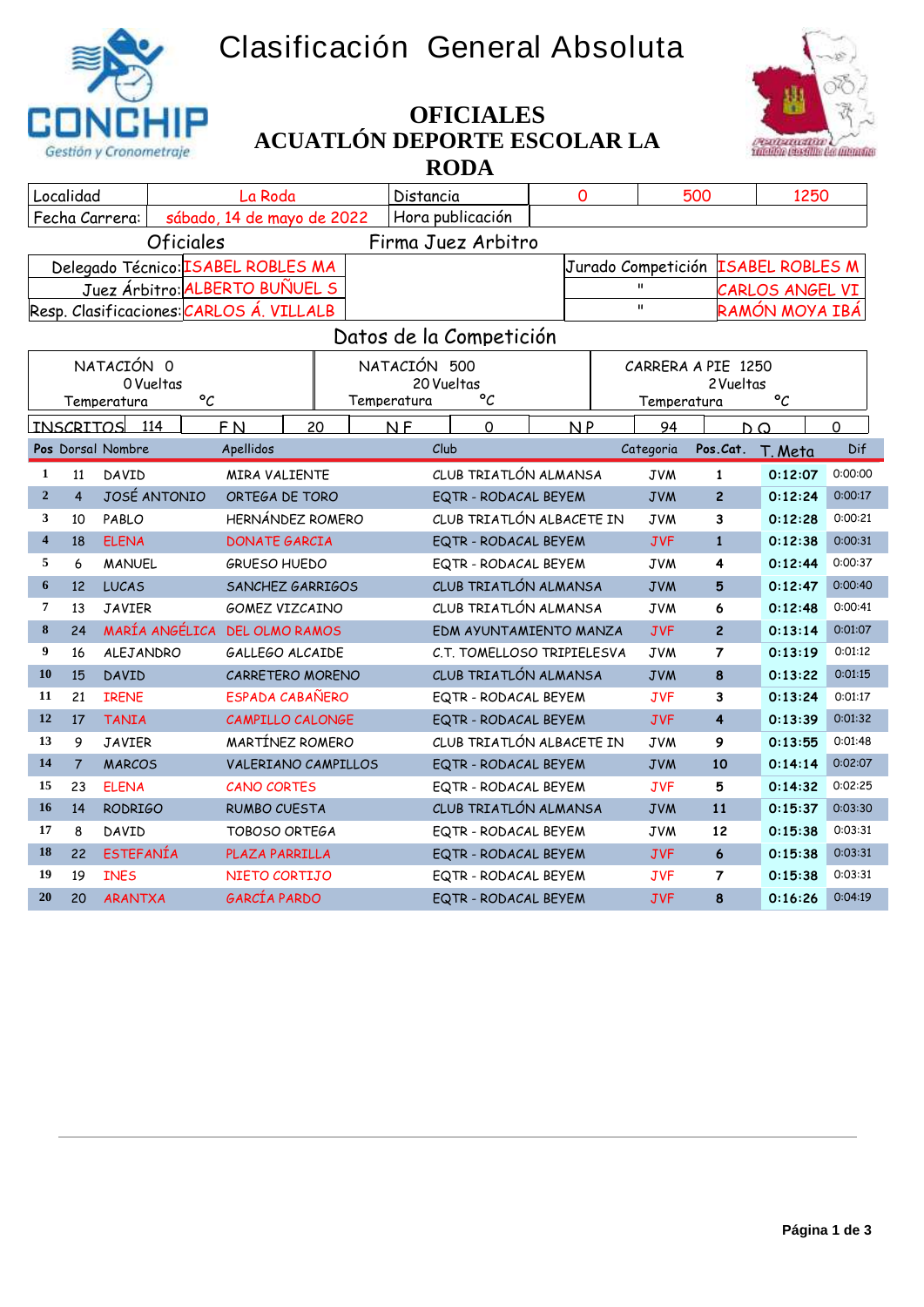| GARCÍA PARDO<br>No Pres 84 CLAUDIA<br>EQTR - RODACAL BEYEM<br>ALF<br>COLLADO TÉBAR<br><b>ALM</b><br>71 DAVID<br>EQTR - RODACAL BEYEM<br>No Pres<br>MUÑOZ DE LAMO<br>72 CARLOS<br>No Pres<br>EQTR - RODACAL BEYEM<br><b>ALM</b><br>VILLODRE LÓPEZ<br>No Pres 104 CRISTÓBAL<br>PRM<br>EQTR - RODACAL BEYEM<br>94 MARCOS<br>ESCUDERO QUINTANILL EQTR - RODACAL BEYEM<br><b>BJM</b><br>No Pres<br>61 ELENA<br>RUBIO DE TORO<br><b>IFF</b><br>No Pres<br>EQTR - RODACAL BEYEM<br>No Pres<br>95 MATEO<br>PIERA MARCHANTE<br>EQTR - RODACAL BEYEM<br><b>BJM</b><br>GASCÓN HARO<br>No Pres 108 ALBERTO<br>PRM<br>EQTR - RODACAL BEYEM<br>GASCÓN HARO<br><b>PRF</b><br>No Pres 149 ELENA<br>EQTR - RODACAL BEYEM<br>POVEDA TÉBAR<br>82 ALEJANDRA<br>ALF<br>EQTR - RODACAL BEYEM<br>No Pres<br>33 MARTÍN<br>CLUB TRIATLÓN ALBACETE I<br>MOLINA HARO<br>No Pres<br>CDM<br>No Pres 83 INÉS<br>SOTOS ESCRIBANO<br><b>ALF</b><br>EQTR - RODACAL BEYEM<br>99 ÁNGELA<br>DE TORO MARCHANTE<br><b>BJF</b><br>No Pres<br>EQTR - RODACAL BEYEM<br>GIMÉNEZ ESTARLICH<br>No Pres<br>56 PABLO<br><b>IFM</b><br>EQTR - RODACAL BEYEM<br>LOZANO SÁNCHEZ<br>No Pres 147 SOFÍA<br><b>PRF</b><br>EQTR - RODACAL BEYEM<br>No Pres 107 RUBEN<br><b>LORCA ERZSE</b><br>EQTR - RODACAL BEYEM<br><b>PRM</b><br>No Pres 92 VANESA<br>GEORGIEVA PETRAKIEV FETRICLM<br><b>ALF</b><br>No Pres 105 HÉCTOR<br>GÓMEZ ARELLANO<br>PRM<br>EQTR - RODACAL BEYEM<br>No Pres 85 IRENE<br>LORENZO BLEDA<br>EQTR - RODACAL BEYEM<br>ALF<br>No Pres 150 SOFÍA<br>GEORGIEVA PETRAKIEV FETRICLM<br><b>PRF</b><br>No Pres 100 EVA<br>FERRERO FILOSO<br><b>BJF</b><br>EQTR - RODACAL BEYEM<br>SÁNCHEZ PENADÉS<br>CLUB TRIATLÓN ALMANSA<br>88 ADRIANA<br>No Pres<br>ALF<br><b>BERMEJO TOMAS</b><br>C.T. TRISCHOOL CUENCA<br>CDM<br>No Pres<br>45 HUGO<br>CLUB TRIATLÓN ALMANSA<br>MARTINEZ SANCHEZ<br><b>ALM</b><br>No Pres<br>79 LEO<br>CLUB TRIATLÓN ALMANSA<br>ROMERO COLLADO<br>CDM<br>No Pres<br>41 CARLOS<br>GARCÍA ARJONA<br>CLUB TRIATLÓN ALMANSA<br>91 MEREDITH<br><b>ALF</b><br>No Pres<br>CLUB TRIATLÓN ALMANSA<br><b>GARRIDO HUERTAS</b><br>ALF<br>No Pres<br>89 CANDELA<br>FERNÁNDEZ TRUJILLO<br>CLUB TRIATLÓN ALMANSA<br>90 VERA<br>ALF<br>No Pres<br>CLUB TRIATLÓN ALMANSA<br>ALONSO MEGIAS<br><b>ALM</b><br>No Pres<br>76 GONZALO<br>CLUB TRIATLÓN ALMANSA<br>42 AITOR<br>ALONSO MEGIAS<br>No Pres<br><b>CDM</b><br>VILLAFRANCA MARCOS- C. NATACIÓN CRIPTANA GIG<br>No Pres 43 JORGE<br>CDM<br>SEPULVEDA GÓMEZ<br>No Pres 77 HÉCTOR<br>CLUB TRIATLÓN ALMANSA<br><b>ALM</b><br>RICO LUNA<br>C.T. TOMELLOSO TRIPIELESV<br>No Pres<br>80 JAVIER<br><b>ALM</b><br>70 JAVIER<br><b>BARBERO FAJARDO</b><br>EQTR - RODACAL BEYEM<br>No Pres<br><b>ALM</b><br>MARTINEZ SANCHEZ<br>CLUB TRIATLÓN ALMANSA<br>No Pres 78 JESUS<br><b>ALM</b><br>SÁNCHEZ MARTÍNEZ<br>81 ELENA<br>EQTR - RODACAL BEYEM<br>ALF<br>No Pres<br>HURTADO BAÑOS<br>C.T. TOMELLOSO TRIPIELESV<br>No Pres 67 ALBA<br>IFF<br>CLUB TRIATLÓN ALMANSA<br>No Pres 145 KILIAN<br>GARCIA ROMERO<br><b>PRM</b><br>CLUB TRIATLÓN ALBACETE I<br>No Pres 74 ASIER<br>LEAL TELLO<br><b>ALM</b><br>CLUB TRIATLÓN ALMANSA<br>MIRA VALIENTE<br>CDF<br>No Pres 53 EVA<br>GALLEGO ALCAIDE<br>C.T. TOMELLOSO TRIPIELESV<br>No Pres<br>54 SARA<br>CDF<br>68 PABLO<br>CERRILLO VERGARA<br>EQTR - RODACAL BEYEM<br>No Pres<br><b>ALM</b><br>HERRAIZ RODRÍGUEZ D EQTR - RODACAL BEYEM<br>No Pres 55 GUILLERMO<br><b>IFM</b><br>MARQUÉS MARTÍNEZ<br>No Pres 69 RUBÉN<br>EQTR - RODACAL BEYEM<br><b>ALM</b><br>No Pres 146 BERTA<br>DE TORO MARCHANTE<br>PRF<br>EQTR - RODACAL BEYEM<br>JUAREZ TORRALBA<br>CLUB TRIATLÓN ALBACETE I<br>No Pres 35 RODRIGO<br><b>CDM</b><br>GARCÍA SÁNCHEZ<br>C. TRIATLON TRITALAVERA<br>No Pres 44 JUAN<br><b>CDM</b><br>FERNANDEZ DE LA GUIA EQTR - RODACAL BEYEM<br>No Pres<br>3 DAVID<br><b>JVM</b><br>CLUB TRIATLÓN ALBACETE I<br>No Pres 102 IRENE<br>NAVARRO CEBRIAN<br>BJF | Pos Dorsal Nombre | Apellidos | Club | Categoria | Pos.Cat. | <u>T. Meta</u> | Dif |
|-----------------------------------------------------------------------------------------------------------------------------------------------------------------------------------------------------------------------------------------------------------------------------------------------------------------------------------------------------------------------------------------------------------------------------------------------------------------------------------------------------------------------------------------------------------------------------------------------------------------------------------------------------------------------------------------------------------------------------------------------------------------------------------------------------------------------------------------------------------------------------------------------------------------------------------------------------------------------------------------------------------------------------------------------------------------------------------------------------------------------------------------------------------------------------------------------------------------------------------------------------------------------------------------------------------------------------------------------------------------------------------------------------------------------------------------------------------------------------------------------------------------------------------------------------------------------------------------------------------------------------------------------------------------------------------------------------------------------------------------------------------------------------------------------------------------------------------------------------------------------------------------------------------------------------------------------------------------------------------------------------------------------------------------------------------------------------------------------------------------------------------------------------------------------------------------------------------------------------------------------------------------------------------------------------------------------------------------------------------------------------------------------------------------------------------------------------------------------------------------------------------------------------------------------------------------------------------------------------------------------------------------------------------------------------------------------------------------------------------------------------------------------------------------------------------------------------------------------------------------------------------------------------------------------------------------------------------------------------------------------------------------------------------------------------------------------------------------------------------------------------------------------------------------------------------------------------------------------------------------------------------------------------------------------------------------------------------------------------------------------------------------------------------------------------------------------------------------------------------------------------------------------------------------------------------------------------------------------------------------------------------------------------------------------------------------------------------------------------------------------------------------------------------------------------------------------------------------------------------------------------------------------------------------|-------------------|-----------|------|-----------|----------|----------------|-----|
|                                                                                                                                                                                                                                                                                                                                                                                                                                                                                                                                                                                                                                                                                                                                                                                                                                                                                                                                                                                                                                                                                                                                                                                                                                                                                                                                                                                                                                                                                                                                                                                                                                                                                                                                                                                                                                                                                                                                                                                                                                                                                                                                                                                                                                                                                                                                                                                                                                                                                                                                                                                                                                                                                                                                                                                                                                                                                                                                                                                                                                                                                                                                                                                                                                                                                                                                                                                                                                                                                                                                                                                                                                                                                                                                                                                                                                                                                                                 |                   |           |      |           |          |                |     |
|                                                                                                                                                                                                                                                                                                                                                                                                                                                                                                                                                                                                                                                                                                                                                                                                                                                                                                                                                                                                                                                                                                                                                                                                                                                                                                                                                                                                                                                                                                                                                                                                                                                                                                                                                                                                                                                                                                                                                                                                                                                                                                                                                                                                                                                                                                                                                                                                                                                                                                                                                                                                                                                                                                                                                                                                                                                                                                                                                                                                                                                                                                                                                                                                                                                                                                                                                                                                                                                                                                                                                                                                                                                                                                                                                                                                                                                                                                                 |                   |           |      |           |          |                |     |
|                                                                                                                                                                                                                                                                                                                                                                                                                                                                                                                                                                                                                                                                                                                                                                                                                                                                                                                                                                                                                                                                                                                                                                                                                                                                                                                                                                                                                                                                                                                                                                                                                                                                                                                                                                                                                                                                                                                                                                                                                                                                                                                                                                                                                                                                                                                                                                                                                                                                                                                                                                                                                                                                                                                                                                                                                                                                                                                                                                                                                                                                                                                                                                                                                                                                                                                                                                                                                                                                                                                                                                                                                                                                                                                                                                                                                                                                                                                 |                   |           |      |           |          |                |     |
|                                                                                                                                                                                                                                                                                                                                                                                                                                                                                                                                                                                                                                                                                                                                                                                                                                                                                                                                                                                                                                                                                                                                                                                                                                                                                                                                                                                                                                                                                                                                                                                                                                                                                                                                                                                                                                                                                                                                                                                                                                                                                                                                                                                                                                                                                                                                                                                                                                                                                                                                                                                                                                                                                                                                                                                                                                                                                                                                                                                                                                                                                                                                                                                                                                                                                                                                                                                                                                                                                                                                                                                                                                                                                                                                                                                                                                                                                                                 |                   |           |      |           |          |                |     |
|                                                                                                                                                                                                                                                                                                                                                                                                                                                                                                                                                                                                                                                                                                                                                                                                                                                                                                                                                                                                                                                                                                                                                                                                                                                                                                                                                                                                                                                                                                                                                                                                                                                                                                                                                                                                                                                                                                                                                                                                                                                                                                                                                                                                                                                                                                                                                                                                                                                                                                                                                                                                                                                                                                                                                                                                                                                                                                                                                                                                                                                                                                                                                                                                                                                                                                                                                                                                                                                                                                                                                                                                                                                                                                                                                                                                                                                                                                                 |                   |           |      |           |          |                |     |
|                                                                                                                                                                                                                                                                                                                                                                                                                                                                                                                                                                                                                                                                                                                                                                                                                                                                                                                                                                                                                                                                                                                                                                                                                                                                                                                                                                                                                                                                                                                                                                                                                                                                                                                                                                                                                                                                                                                                                                                                                                                                                                                                                                                                                                                                                                                                                                                                                                                                                                                                                                                                                                                                                                                                                                                                                                                                                                                                                                                                                                                                                                                                                                                                                                                                                                                                                                                                                                                                                                                                                                                                                                                                                                                                                                                                                                                                                                                 |                   |           |      |           |          |                |     |
|                                                                                                                                                                                                                                                                                                                                                                                                                                                                                                                                                                                                                                                                                                                                                                                                                                                                                                                                                                                                                                                                                                                                                                                                                                                                                                                                                                                                                                                                                                                                                                                                                                                                                                                                                                                                                                                                                                                                                                                                                                                                                                                                                                                                                                                                                                                                                                                                                                                                                                                                                                                                                                                                                                                                                                                                                                                                                                                                                                                                                                                                                                                                                                                                                                                                                                                                                                                                                                                                                                                                                                                                                                                                                                                                                                                                                                                                                                                 |                   |           |      |           |          |                |     |
|                                                                                                                                                                                                                                                                                                                                                                                                                                                                                                                                                                                                                                                                                                                                                                                                                                                                                                                                                                                                                                                                                                                                                                                                                                                                                                                                                                                                                                                                                                                                                                                                                                                                                                                                                                                                                                                                                                                                                                                                                                                                                                                                                                                                                                                                                                                                                                                                                                                                                                                                                                                                                                                                                                                                                                                                                                                                                                                                                                                                                                                                                                                                                                                                                                                                                                                                                                                                                                                                                                                                                                                                                                                                                                                                                                                                                                                                                                                 |                   |           |      |           |          |                |     |
|                                                                                                                                                                                                                                                                                                                                                                                                                                                                                                                                                                                                                                                                                                                                                                                                                                                                                                                                                                                                                                                                                                                                                                                                                                                                                                                                                                                                                                                                                                                                                                                                                                                                                                                                                                                                                                                                                                                                                                                                                                                                                                                                                                                                                                                                                                                                                                                                                                                                                                                                                                                                                                                                                                                                                                                                                                                                                                                                                                                                                                                                                                                                                                                                                                                                                                                                                                                                                                                                                                                                                                                                                                                                                                                                                                                                                                                                                                                 |                   |           |      |           |          |                |     |
|                                                                                                                                                                                                                                                                                                                                                                                                                                                                                                                                                                                                                                                                                                                                                                                                                                                                                                                                                                                                                                                                                                                                                                                                                                                                                                                                                                                                                                                                                                                                                                                                                                                                                                                                                                                                                                                                                                                                                                                                                                                                                                                                                                                                                                                                                                                                                                                                                                                                                                                                                                                                                                                                                                                                                                                                                                                                                                                                                                                                                                                                                                                                                                                                                                                                                                                                                                                                                                                                                                                                                                                                                                                                                                                                                                                                                                                                                                                 |                   |           |      |           |          |                |     |
|                                                                                                                                                                                                                                                                                                                                                                                                                                                                                                                                                                                                                                                                                                                                                                                                                                                                                                                                                                                                                                                                                                                                                                                                                                                                                                                                                                                                                                                                                                                                                                                                                                                                                                                                                                                                                                                                                                                                                                                                                                                                                                                                                                                                                                                                                                                                                                                                                                                                                                                                                                                                                                                                                                                                                                                                                                                                                                                                                                                                                                                                                                                                                                                                                                                                                                                                                                                                                                                                                                                                                                                                                                                                                                                                                                                                                                                                                                                 |                   |           |      |           |          |                |     |
|                                                                                                                                                                                                                                                                                                                                                                                                                                                                                                                                                                                                                                                                                                                                                                                                                                                                                                                                                                                                                                                                                                                                                                                                                                                                                                                                                                                                                                                                                                                                                                                                                                                                                                                                                                                                                                                                                                                                                                                                                                                                                                                                                                                                                                                                                                                                                                                                                                                                                                                                                                                                                                                                                                                                                                                                                                                                                                                                                                                                                                                                                                                                                                                                                                                                                                                                                                                                                                                                                                                                                                                                                                                                                                                                                                                                                                                                                                                 |                   |           |      |           |          |                |     |
|                                                                                                                                                                                                                                                                                                                                                                                                                                                                                                                                                                                                                                                                                                                                                                                                                                                                                                                                                                                                                                                                                                                                                                                                                                                                                                                                                                                                                                                                                                                                                                                                                                                                                                                                                                                                                                                                                                                                                                                                                                                                                                                                                                                                                                                                                                                                                                                                                                                                                                                                                                                                                                                                                                                                                                                                                                                                                                                                                                                                                                                                                                                                                                                                                                                                                                                                                                                                                                                                                                                                                                                                                                                                                                                                                                                                                                                                                                                 |                   |           |      |           |          |                |     |
|                                                                                                                                                                                                                                                                                                                                                                                                                                                                                                                                                                                                                                                                                                                                                                                                                                                                                                                                                                                                                                                                                                                                                                                                                                                                                                                                                                                                                                                                                                                                                                                                                                                                                                                                                                                                                                                                                                                                                                                                                                                                                                                                                                                                                                                                                                                                                                                                                                                                                                                                                                                                                                                                                                                                                                                                                                                                                                                                                                                                                                                                                                                                                                                                                                                                                                                                                                                                                                                                                                                                                                                                                                                                                                                                                                                                                                                                                                                 |                   |           |      |           |          |                |     |
|                                                                                                                                                                                                                                                                                                                                                                                                                                                                                                                                                                                                                                                                                                                                                                                                                                                                                                                                                                                                                                                                                                                                                                                                                                                                                                                                                                                                                                                                                                                                                                                                                                                                                                                                                                                                                                                                                                                                                                                                                                                                                                                                                                                                                                                                                                                                                                                                                                                                                                                                                                                                                                                                                                                                                                                                                                                                                                                                                                                                                                                                                                                                                                                                                                                                                                                                                                                                                                                                                                                                                                                                                                                                                                                                                                                                                                                                                                                 |                   |           |      |           |          |                |     |
|                                                                                                                                                                                                                                                                                                                                                                                                                                                                                                                                                                                                                                                                                                                                                                                                                                                                                                                                                                                                                                                                                                                                                                                                                                                                                                                                                                                                                                                                                                                                                                                                                                                                                                                                                                                                                                                                                                                                                                                                                                                                                                                                                                                                                                                                                                                                                                                                                                                                                                                                                                                                                                                                                                                                                                                                                                                                                                                                                                                                                                                                                                                                                                                                                                                                                                                                                                                                                                                                                                                                                                                                                                                                                                                                                                                                                                                                                                                 |                   |           |      |           |          |                |     |
|                                                                                                                                                                                                                                                                                                                                                                                                                                                                                                                                                                                                                                                                                                                                                                                                                                                                                                                                                                                                                                                                                                                                                                                                                                                                                                                                                                                                                                                                                                                                                                                                                                                                                                                                                                                                                                                                                                                                                                                                                                                                                                                                                                                                                                                                                                                                                                                                                                                                                                                                                                                                                                                                                                                                                                                                                                                                                                                                                                                                                                                                                                                                                                                                                                                                                                                                                                                                                                                                                                                                                                                                                                                                                                                                                                                                                                                                                                                 |                   |           |      |           |          |                |     |
|                                                                                                                                                                                                                                                                                                                                                                                                                                                                                                                                                                                                                                                                                                                                                                                                                                                                                                                                                                                                                                                                                                                                                                                                                                                                                                                                                                                                                                                                                                                                                                                                                                                                                                                                                                                                                                                                                                                                                                                                                                                                                                                                                                                                                                                                                                                                                                                                                                                                                                                                                                                                                                                                                                                                                                                                                                                                                                                                                                                                                                                                                                                                                                                                                                                                                                                                                                                                                                                                                                                                                                                                                                                                                                                                                                                                                                                                                                                 |                   |           |      |           |          |                |     |
|                                                                                                                                                                                                                                                                                                                                                                                                                                                                                                                                                                                                                                                                                                                                                                                                                                                                                                                                                                                                                                                                                                                                                                                                                                                                                                                                                                                                                                                                                                                                                                                                                                                                                                                                                                                                                                                                                                                                                                                                                                                                                                                                                                                                                                                                                                                                                                                                                                                                                                                                                                                                                                                                                                                                                                                                                                                                                                                                                                                                                                                                                                                                                                                                                                                                                                                                                                                                                                                                                                                                                                                                                                                                                                                                                                                                                                                                                                                 |                   |           |      |           |          |                |     |
|                                                                                                                                                                                                                                                                                                                                                                                                                                                                                                                                                                                                                                                                                                                                                                                                                                                                                                                                                                                                                                                                                                                                                                                                                                                                                                                                                                                                                                                                                                                                                                                                                                                                                                                                                                                                                                                                                                                                                                                                                                                                                                                                                                                                                                                                                                                                                                                                                                                                                                                                                                                                                                                                                                                                                                                                                                                                                                                                                                                                                                                                                                                                                                                                                                                                                                                                                                                                                                                                                                                                                                                                                                                                                                                                                                                                                                                                                                                 |                   |           |      |           |          |                |     |
|                                                                                                                                                                                                                                                                                                                                                                                                                                                                                                                                                                                                                                                                                                                                                                                                                                                                                                                                                                                                                                                                                                                                                                                                                                                                                                                                                                                                                                                                                                                                                                                                                                                                                                                                                                                                                                                                                                                                                                                                                                                                                                                                                                                                                                                                                                                                                                                                                                                                                                                                                                                                                                                                                                                                                                                                                                                                                                                                                                                                                                                                                                                                                                                                                                                                                                                                                                                                                                                                                                                                                                                                                                                                                                                                                                                                                                                                                                                 |                   |           |      |           |          |                |     |
|                                                                                                                                                                                                                                                                                                                                                                                                                                                                                                                                                                                                                                                                                                                                                                                                                                                                                                                                                                                                                                                                                                                                                                                                                                                                                                                                                                                                                                                                                                                                                                                                                                                                                                                                                                                                                                                                                                                                                                                                                                                                                                                                                                                                                                                                                                                                                                                                                                                                                                                                                                                                                                                                                                                                                                                                                                                                                                                                                                                                                                                                                                                                                                                                                                                                                                                                                                                                                                                                                                                                                                                                                                                                                                                                                                                                                                                                                                                 |                   |           |      |           |          |                |     |
|                                                                                                                                                                                                                                                                                                                                                                                                                                                                                                                                                                                                                                                                                                                                                                                                                                                                                                                                                                                                                                                                                                                                                                                                                                                                                                                                                                                                                                                                                                                                                                                                                                                                                                                                                                                                                                                                                                                                                                                                                                                                                                                                                                                                                                                                                                                                                                                                                                                                                                                                                                                                                                                                                                                                                                                                                                                                                                                                                                                                                                                                                                                                                                                                                                                                                                                                                                                                                                                                                                                                                                                                                                                                                                                                                                                                                                                                                                                 |                   |           |      |           |          |                |     |
|                                                                                                                                                                                                                                                                                                                                                                                                                                                                                                                                                                                                                                                                                                                                                                                                                                                                                                                                                                                                                                                                                                                                                                                                                                                                                                                                                                                                                                                                                                                                                                                                                                                                                                                                                                                                                                                                                                                                                                                                                                                                                                                                                                                                                                                                                                                                                                                                                                                                                                                                                                                                                                                                                                                                                                                                                                                                                                                                                                                                                                                                                                                                                                                                                                                                                                                                                                                                                                                                                                                                                                                                                                                                                                                                                                                                                                                                                                                 |                   |           |      |           |          |                |     |
|                                                                                                                                                                                                                                                                                                                                                                                                                                                                                                                                                                                                                                                                                                                                                                                                                                                                                                                                                                                                                                                                                                                                                                                                                                                                                                                                                                                                                                                                                                                                                                                                                                                                                                                                                                                                                                                                                                                                                                                                                                                                                                                                                                                                                                                                                                                                                                                                                                                                                                                                                                                                                                                                                                                                                                                                                                                                                                                                                                                                                                                                                                                                                                                                                                                                                                                                                                                                                                                                                                                                                                                                                                                                                                                                                                                                                                                                                                                 |                   |           |      |           |          |                |     |
|                                                                                                                                                                                                                                                                                                                                                                                                                                                                                                                                                                                                                                                                                                                                                                                                                                                                                                                                                                                                                                                                                                                                                                                                                                                                                                                                                                                                                                                                                                                                                                                                                                                                                                                                                                                                                                                                                                                                                                                                                                                                                                                                                                                                                                                                                                                                                                                                                                                                                                                                                                                                                                                                                                                                                                                                                                                                                                                                                                                                                                                                                                                                                                                                                                                                                                                                                                                                                                                                                                                                                                                                                                                                                                                                                                                                                                                                                                                 |                   |           |      |           |          |                |     |
|                                                                                                                                                                                                                                                                                                                                                                                                                                                                                                                                                                                                                                                                                                                                                                                                                                                                                                                                                                                                                                                                                                                                                                                                                                                                                                                                                                                                                                                                                                                                                                                                                                                                                                                                                                                                                                                                                                                                                                                                                                                                                                                                                                                                                                                                                                                                                                                                                                                                                                                                                                                                                                                                                                                                                                                                                                                                                                                                                                                                                                                                                                                                                                                                                                                                                                                                                                                                                                                                                                                                                                                                                                                                                                                                                                                                                                                                                                                 |                   |           |      |           |          |                |     |
|                                                                                                                                                                                                                                                                                                                                                                                                                                                                                                                                                                                                                                                                                                                                                                                                                                                                                                                                                                                                                                                                                                                                                                                                                                                                                                                                                                                                                                                                                                                                                                                                                                                                                                                                                                                                                                                                                                                                                                                                                                                                                                                                                                                                                                                                                                                                                                                                                                                                                                                                                                                                                                                                                                                                                                                                                                                                                                                                                                                                                                                                                                                                                                                                                                                                                                                                                                                                                                                                                                                                                                                                                                                                                                                                                                                                                                                                                                                 |                   |           |      |           |          |                |     |
|                                                                                                                                                                                                                                                                                                                                                                                                                                                                                                                                                                                                                                                                                                                                                                                                                                                                                                                                                                                                                                                                                                                                                                                                                                                                                                                                                                                                                                                                                                                                                                                                                                                                                                                                                                                                                                                                                                                                                                                                                                                                                                                                                                                                                                                                                                                                                                                                                                                                                                                                                                                                                                                                                                                                                                                                                                                                                                                                                                                                                                                                                                                                                                                                                                                                                                                                                                                                                                                                                                                                                                                                                                                                                                                                                                                                                                                                                                                 |                   |           |      |           |          |                |     |
|                                                                                                                                                                                                                                                                                                                                                                                                                                                                                                                                                                                                                                                                                                                                                                                                                                                                                                                                                                                                                                                                                                                                                                                                                                                                                                                                                                                                                                                                                                                                                                                                                                                                                                                                                                                                                                                                                                                                                                                                                                                                                                                                                                                                                                                                                                                                                                                                                                                                                                                                                                                                                                                                                                                                                                                                                                                                                                                                                                                                                                                                                                                                                                                                                                                                                                                                                                                                                                                                                                                                                                                                                                                                                                                                                                                                                                                                                                                 |                   |           |      |           |          |                |     |
|                                                                                                                                                                                                                                                                                                                                                                                                                                                                                                                                                                                                                                                                                                                                                                                                                                                                                                                                                                                                                                                                                                                                                                                                                                                                                                                                                                                                                                                                                                                                                                                                                                                                                                                                                                                                                                                                                                                                                                                                                                                                                                                                                                                                                                                                                                                                                                                                                                                                                                                                                                                                                                                                                                                                                                                                                                                                                                                                                                                                                                                                                                                                                                                                                                                                                                                                                                                                                                                                                                                                                                                                                                                                                                                                                                                                                                                                                                                 |                   |           |      |           |          |                |     |
|                                                                                                                                                                                                                                                                                                                                                                                                                                                                                                                                                                                                                                                                                                                                                                                                                                                                                                                                                                                                                                                                                                                                                                                                                                                                                                                                                                                                                                                                                                                                                                                                                                                                                                                                                                                                                                                                                                                                                                                                                                                                                                                                                                                                                                                                                                                                                                                                                                                                                                                                                                                                                                                                                                                                                                                                                                                                                                                                                                                                                                                                                                                                                                                                                                                                                                                                                                                                                                                                                                                                                                                                                                                                                                                                                                                                                                                                                                                 |                   |           |      |           |          |                |     |
|                                                                                                                                                                                                                                                                                                                                                                                                                                                                                                                                                                                                                                                                                                                                                                                                                                                                                                                                                                                                                                                                                                                                                                                                                                                                                                                                                                                                                                                                                                                                                                                                                                                                                                                                                                                                                                                                                                                                                                                                                                                                                                                                                                                                                                                                                                                                                                                                                                                                                                                                                                                                                                                                                                                                                                                                                                                                                                                                                                                                                                                                                                                                                                                                                                                                                                                                                                                                                                                                                                                                                                                                                                                                                                                                                                                                                                                                                                                 |                   |           |      |           |          |                |     |
|                                                                                                                                                                                                                                                                                                                                                                                                                                                                                                                                                                                                                                                                                                                                                                                                                                                                                                                                                                                                                                                                                                                                                                                                                                                                                                                                                                                                                                                                                                                                                                                                                                                                                                                                                                                                                                                                                                                                                                                                                                                                                                                                                                                                                                                                                                                                                                                                                                                                                                                                                                                                                                                                                                                                                                                                                                                                                                                                                                                                                                                                                                                                                                                                                                                                                                                                                                                                                                                                                                                                                                                                                                                                                                                                                                                                                                                                                                                 |                   |           |      |           |          |                |     |
|                                                                                                                                                                                                                                                                                                                                                                                                                                                                                                                                                                                                                                                                                                                                                                                                                                                                                                                                                                                                                                                                                                                                                                                                                                                                                                                                                                                                                                                                                                                                                                                                                                                                                                                                                                                                                                                                                                                                                                                                                                                                                                                                                                                                                                                                                                                                                                                                                                                                                                                                                                                                                                                                                                                                                                                                                                                                                                                                                                                                                                                                                                                                                                                                                                                                                                                                                                                                                                                                                                                                                                                                                                                                                                                                                                                                                                                                                                                 |                   |           |      |           |          |                |     |
|                                                                                                                                                                                                                                                                                                                                                                                                                                                                                                                                                                                                                                                                                                                                                                                                                                                                                                                                                                                                                                                                                                                                                                                                                                                                                                                                                                                                                                                                                                                                                                                                                                                                                                                                                                                                                                                                                                                                                                                                                                                                                                                                                                                                                                                                                                                                                                                                                                                                                                                                                                                                                                                                                                                                                                                                                                                                                                                                                                                                                                                                                                                                                                                                                                                                                                                                                                                                                                                                                                                                                                                                                                                                                                                                                                                                                                                                                                                 |                   |           |      |           |          |                |     |
|                                                                                                                                                                                                                                                                                                                                                                                                                                                                                                                                                                                                                                                                                                                                                                                                                                                                                                                                                                                                                                                                                                                                                                                                                                                                                                                                                                                                                                                                                                                                                                                                                                                                                                                                                                                                                                                                                                                                                                                                                                                                                                                                                                                                                                                                                                                                                                                                                                                                                                                                                                                                                                                                                                                                                                                                                                                                                                                                                                                                                                                                                                                                                                                                                                                                                                                                                                                                                                                                                                                                                                                                                                                                                                                                                                                                                                                                                                                 |                   |           |      |           |          |                |     |
|                                                                                                                                                                                                                                                                                                                                                                                                                                                                                                                                                                                                                                                                                                                                                                                                                                                                                                                                                                                                                                                                                                                                                                                                                                                                                                                                                                                                                                                                                                                                                                                                                                                                                                                                                                                                                                                                                                                                                                                                                                                                                                                                                                                                                                                                                                                                                                                                                                                                                                                                                                                                                                                                                                                                                                                                                                                                                                                                                                                                                                                                                                                                                                                                                                                                                                                                                                                                                                                                                                                                                                                                                                                                                                                                                                                                                                                                                                                 |                   |           |      |           |          |                |     |
|                                                                                                                                                                                                                                                                                                                                                                                                                                                                                                                                                                                                                                                                                                                                                                                                                                                                                                                                                                                                                                                                                                                                                                                                                                                                                                                                                                                                                                                                                                                                                                                                                                                                                                                                                                                                                                                                                                                                                                                                                                                                                                                                                                                                                                                                                                                                                                                                                                                                                                                                                                                                                                                                                                                                                                                                                                                                                                                                                                                                                                                                                                                                                                                                                                                                                                                                                                                                                                                                                                                                                                                                                                                                                                                                                                                                                                                                                                                 |                   |           |      |           |          |                |     |
|                                                                                                                                                                                                                                                                                                                                                                                                                                                                                                                                                                                                                                                                                                                                                                                                                                                                                                                                                                                                                                                                                                                                                                                                                                                                                                                                                                                                                                                                                                                                                                                                                                                                                                                                                                                                                                                                                                                                                                                                                                                                                                                                                                                                                                                                                                                                                                                                                                                                                                                                                                                                                                                                                                                                                                                                                                                                                                                                                                                                                                                                                                                                                                                                                                                                                                                                                                                                                                                                                                                                                                                                                                                                                                                                                                                                                                                                                                                 |                   |           |      |           |          |                |     |
|                                                                                                                                                                                                                                                                                                                                                                                                                                                                                                                                                                                                                                                                                                                                                                                                                                                                                                                                                                                                                                                                                                                                                                                                                                                                                                                                                                                                                                                                                                                                                                                                                                                                                                                                                                                                                                                                                                                                                                                                                                                                                                                                                                                                                                                                                                                                                                                                                                                                                                                                                                                                                                                                                                                                                                                                                                                                                                                                                                                                                                                                                                                                                                                                                                                                                                                                                                                                                                                                                                                                                                                                                                                                                                                                                                                                                                                                                                                 |                   |           |      |           |          |                |     |
|                                                                                                                                                                                                                                                                                                                                                                                                                                                                                                                                                                                                                                                                                                                                                                                                                                                                                                                                                                                                                                                                                                                                                                                                                                                                                                                                                                                                                                                                                                                                                                                                                                                                                                                                                                                                                                                                                                                                                                                                                                                                                                                                                                                                                                                                                                                                                                                                                                                                                                                                                                                                                                                                                                                                                                                                                                                                                                                                                                                                                                                                                                                                                                                                                                                                                                                                                                                                                                                                                                                                                                                                                                                                                                                                                                                                                                                                                                                 |                   |           |      |           |          |                |     |
|                                                                                                                                                                                                                                                                                                                                                                                                                                                                                                                                                                                                                                                                                                                                                                                                                                                                                                                                                                                                                                                                                                                                                                                                                                                                                                                                                                                                                                                                                                                                                                                                                                                                                                                                                                                                                                                                                                                                                                                                                                                                                                                                                                                                                                                                                                                                                                                                                                                                                                                                                                                                                                                                                                                                                                                                                                                                                                                                                                                                                                                                                                                                                                                                                                                                                                                                                                                                                                                                                                                                                                                                                                                                                                                                                                                                                                                                                                                 |                   |           |      |           |          |                |     |
|                                                                                                                                                                                                                                                                                                                                                                                                                                                                                                                                                                                                                                                                                                                                                                                                                                                                                                                                                                                                                                                                                                                                                                                                                                                                                                                                                                                                                                                                                                                                                                                                                                                                                                                                                                                                                                                                                                                                                                                                                                                                                                                                                                                                                                                                                                                                                                                                                                                                                                                                                                                                                                                                                                                                                                                                                                                                                                                                                                                                                                                                                                                                                                                                                                                                                                                                                                                                                                                                                                                                                                                                                                                                                                                                                                                                                                                                                                                 |                   |           |      |           |          |                |     |
|                                                                                                                                                                                                                                                                                                                                                                                                                                                                                                                                                                                                                                                                                                                                                                                                                                                                                                                                                                                                                                                                                                                                                                                                                                                                                                                                                                                                                                                                                                                                                                                                                                                                                                                                                                                                                                                                                                                                                                                                                                                                                                                                                                                                                                                                                                                                                                                                                                                                                                                                                                                                                                                                                                                                                                                                                                                                                                                                                                                                                                                                                                                                                                                                                                                                                                                                                                                                                                                                                                                                                                                                                                                                                                                                                                                                                                                                                                                 |                   |           |      |           |          |                |     |
|                                                                                                                                                                                                                                                                                                                                                                                                                                                                                                                                                                                                                                                                                                                                                                                                                                                                                                                                                                                                                                                                                                                                                                                                                                                                                                                                                                                                                                                                                                                                                                                                                                                                                                                                                                                                                                                                                                                                                                                                                                                                                                                                                                                                                                                                                                                                                                                                                                                                                                                                                                                                                                                                                                                                                                                                                                                                                                                                                                                                                                                                                                                                                                                                                                                                                                                                                                                                                                                                                                                                                                                                                                                                                                                                                                                                                                                                                                                 |                   |           |      |           |          |                |     |
|                                                                                                                                                                                                                                                                                                                                                                                                                                                                                                                                                                                                                                                                                                                                                                                                                                                                                                                                                                                                                                                                                                                                                                                                                                                                                                                                                                                                                                                                                                                                                                                                                                                                                                                                                                                                                                                                                                                                                                                                                                                                                                                                                                                                                                                                                                                                                                                                                                                                                                                                                                                                                                                                                                                                                                                                                                                                                                                                                                                                                                                                                                                                                                                                                                                                                                                                                                                                                                                                                                                                                                                                                                                                                                                                                                                                                                                                                                                 |                   |           |      |           |          |                |     |
|                                                                                                                                                                                                                                                                                                                                                                                                                                                                                                                                                                                                                                                                                                                                                                                                                                                                                                                                                                                                                                                                                                                                                                                                                                                                                                                                                                                                                                                                                                                                                                                                                                                                                                                                                                                                                                                                                                                                                                                                                                                                                                                                                                                                                                                                                                                                                                                                                                                                                                                                                                                                                                                                                                                                                                                                                                                                                                                                                                                                                                                                                                                                                                                                                                                                                                                                                                                                                                                                                                                                                                                                                                                                                                                                                                                                                                                                                                                 |                   |           |      |           |          |                |     |
|                                                                                                                                                                                                                                                                                                                                                                                                                                                                                                                                                                                                                                                                                                                                                                                                                                                                                                                                                                                                                                                                                                                                                                                                                                                                                                                                                                                                                                                                                                                                                                                                                                                                                                                                                                                                                                                                                                                                                                                                                                                                                                                                                                                                                                                                                                                                                                                                                                                                                                                                                                                                                                                                                                                                                                                                                                                                                                                                                                                                                                                                                                                                                                                                                                                                                                                                                                                                                                                                                                                                                                                                                                                                                                                                                                                                                                                                                                                 |                   |           |      |           |          |                |     |